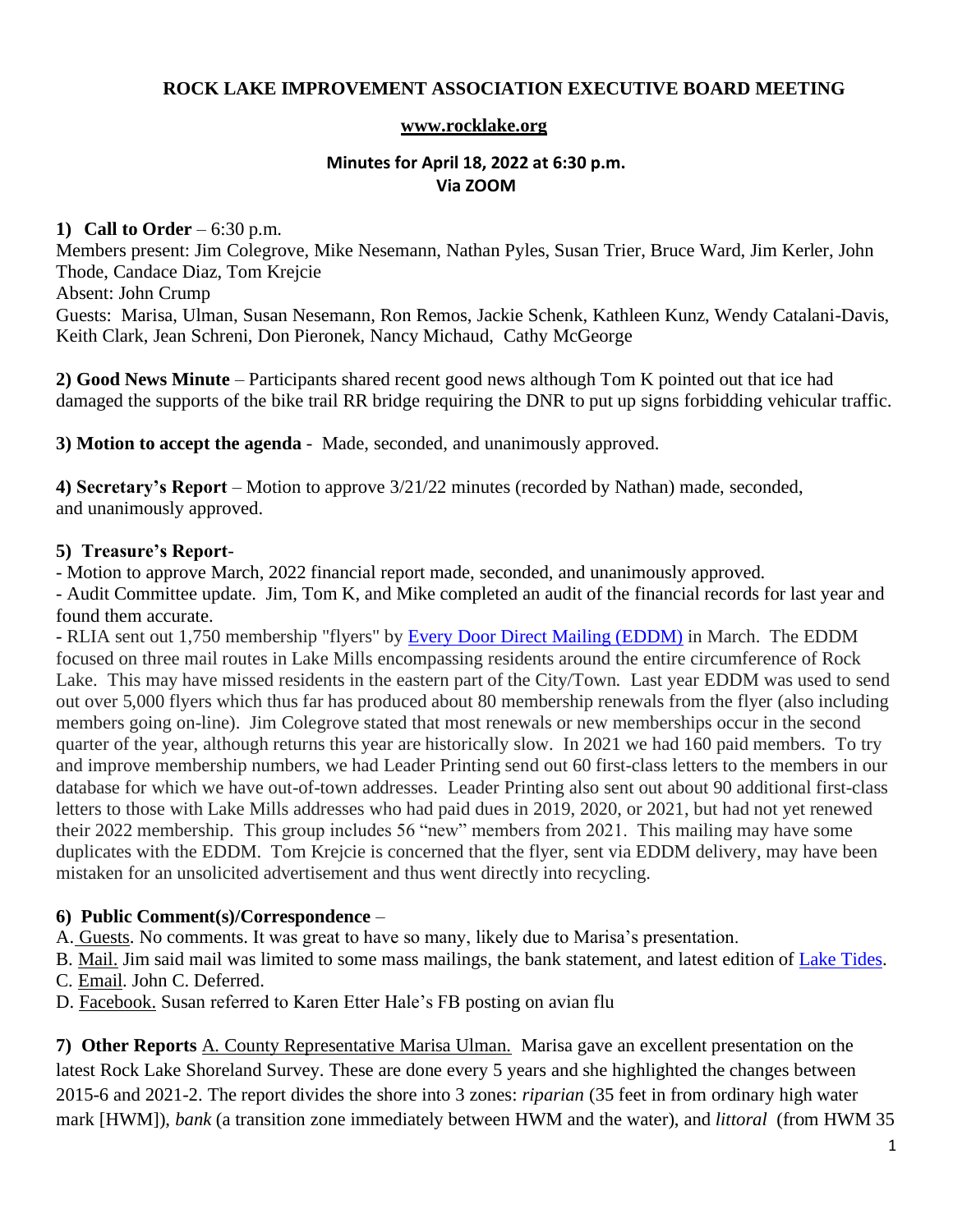feet out into the lake). The survey catalogues the entire shore photographically and notes percentages of vegetation (divided into canopy, shrubs, and herbaceous) and various manmade changes including houses, boathouses, piers, lifts, firepits, watercraft, and buoys. She pointed out there is some inevitable subjectivity in the counting which the recent low water levels can affect, e.g., more boats in the water than on hoists, more anchoring buoys, etc. Although acknowledging the water levels were very low  $(9<sup>th</sup>$  lowest in 130 years of records), she did not feel this led to significant alterations in the counts, save for those mentioned above. She felt things were generally stable or improved (less lawn area, increased shrubs/herbaceous cover) though with some deterioration (increased impervious area and a jump in fire pits). Fire pits can be a significant source of phosphorous pollution if the ashes are dumped in the lake. An executive summary will be posted on the RLIA website along with the slides she used in her presentation.

She also briefly reviewed the need for applicants for the Clean Boats/Clean Water Program watercraft inspectors. Applications can be found on the [town website.](https://townoflakemills.org/clean-boats-clean-waters-program/)

B. JRLC (Susan). In regard to the SNWZ, during the March Town Board meeting the Board requested that JRLC provide: recreational survey data from RLIA's lake management plan process, a proposed timeline if a public hearing were to be held in July, and proposed ordinance language. These materials were promptly sent to the Board. During the JRLC's April committee meeting, JRLC voted unanimously to provide a condition report (which is required by the DNR whenever there are requested changes to state law) to the Town Board

well in advance of the Town Board's April meeting.

C. Miljala Channel DNR grant update (Susan, Marisa, others). RFPs were put out to several engineering firms which have either not responded or declined to participate citing time and financial constraints. The DNR has indicated a willingness to extend the period for our surface grant and the Miljala Tributary Restoration Project committee will be re-contacting the initial engineering firms as well as some additional ones. John T has already sent an RFP to [Inter-Fluve](https://interfluve.com/) and [Resource Engineering Associates.](https://www.facebook.com/Resource-Engineering-Associates-Inc-690676944407713/)

# **8. Old Business.**

A) Annual Garlic Mustard Pull 4/22-5/1 (Bruce). The promotional flyer went out with the most recent city utility bills. Due to CoVid, the event will remain decentralized, limited to the provision of a dumpster at Bartels, already in place. People who have reliably volunteered in the past will be contacted directly and Susan T will put an informational notice in the Leader. Volunteers will be encouraged to pick up garbage as well, though most sections of the Glacier/Drumlin Bike trail have already been well attended to.

B) Supporting the County's land acquisition initiative (Nathan). Before addressing this, Nathan and Marisa said the field day for the Jefferson County Soil Builders was a success, drawing 40-50 people including folks from Jefferson County and the UW Extension.

The county and [Groundswell Conservancy](https://groundswellconservancy.org/) are working to acquire 42 acres on Marsh Lake, off County A. This is an important property because Marsh Lake provides filtering for Rock Lake. Despite a concerted push by the County, they are about \$45,000 short of the \$185,000 needed to acquire it. Nathan made a motion for RLIA to write a letter to the Town Board supporting this acquisition. The discussion involved various means of publicity (emails, FaceBook, the Leader) as well as potential additional sources of funding, e.g., a round-up campaign at